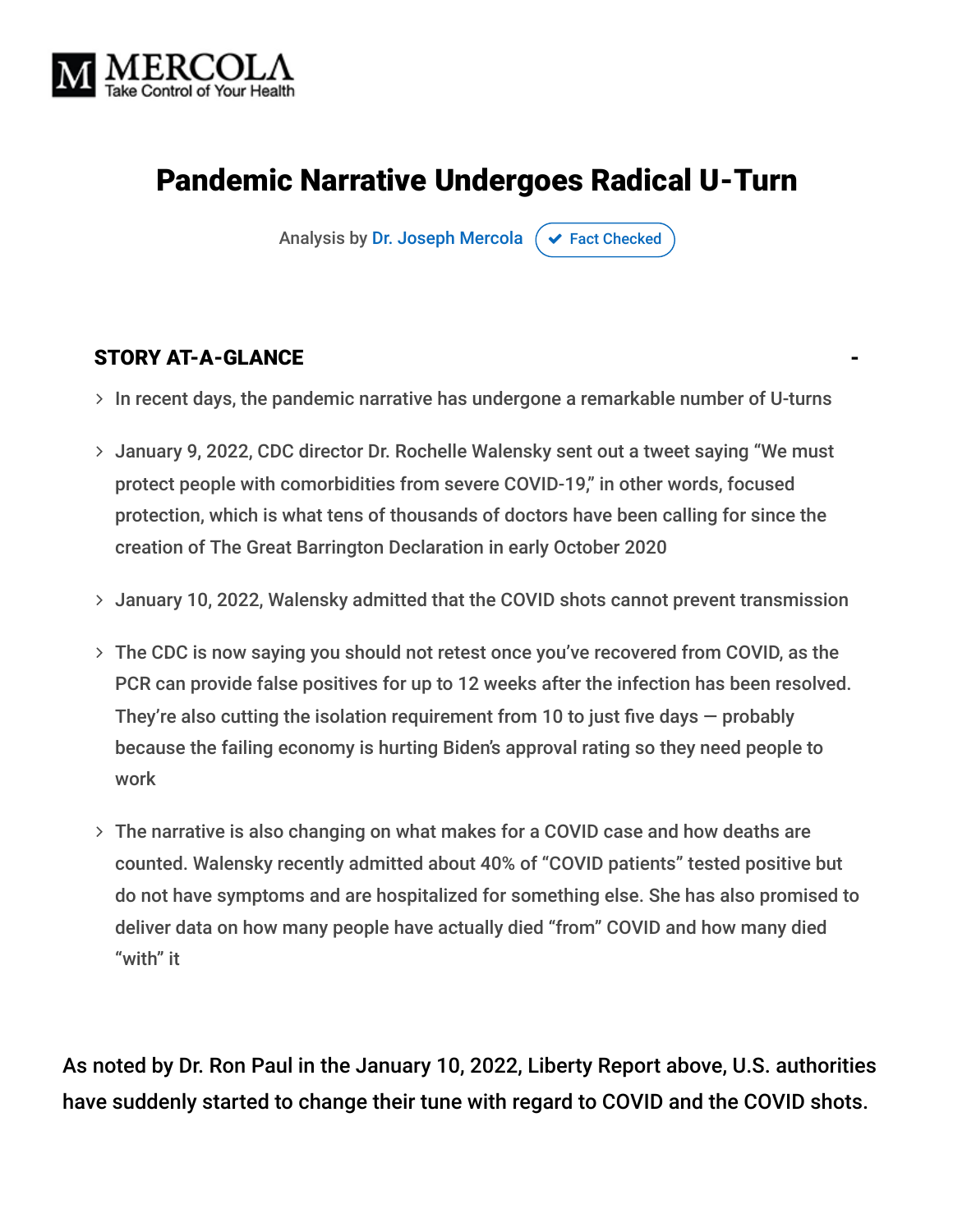"The opposition to our position are starting to wake up," Paul says, as some shreds of truth are actually starting to be acknowledged. The good news, Paul says, is that "Maybe some of the things they've been saying are not quite accurate, and maybe what we've been saying is closer to the truth, and maybe they're starting to recognize that."

### CDC Director Now Calls for Focused Protection

Indeed, in recent days, the U.S. Centers for Disease Control and Prevention has made a remarkable number of U-turns, completely reversing course on several narrative points.

For example, in a January 10, 2022, CNN interview, CDC director Dr. Rochelle Walensky actually admitted that "what [the COVID shots] can't do anymore is prevent transmission," $^{\scriptscriptstyle\rm I}$  whereas before, the narrative was that if you get the jab, you have nothing to worry about anymore. In July 2021, President Biden promised that if you get vaccinated, "you're not going to get COVID." $^{\rm 2}$  Well, it wasn't true. Many knew that, but were censored when pointing it out.

A day earlier, January 9, Walensky also sent out a tweet saying "We must protect people with comorbidities from severe COVID-19," which is what tens of thousands of doctors have been calling for since the creation of The Great Barrington Declaration in early October 2020. It called for focused protection of high-risk individuals, such as the elderly, rather than blanket lockdowns.

It was recently revealed that Dr. Anthony Fauci, director of the National Institutes of Allergy and Infectious Diseases (NIAID) and his former boss, now retired National Institutes of Health (NIH) director Francis Collins, colluded behind the scenes to quash the declaration.<sup>3</sup> For whatever reason, Fauci and Collins were hell-bent on pushing economy-destroying lockdowns instead. In an October 8, 2020, email to Fauci, Collins wrote: 4,5,6,7

*"The proposal from the three fringe epidemiologists who met with the Secretary seems to be getting a lot of attention ... There needs to be a quick and devastating published take down of its premises ..."*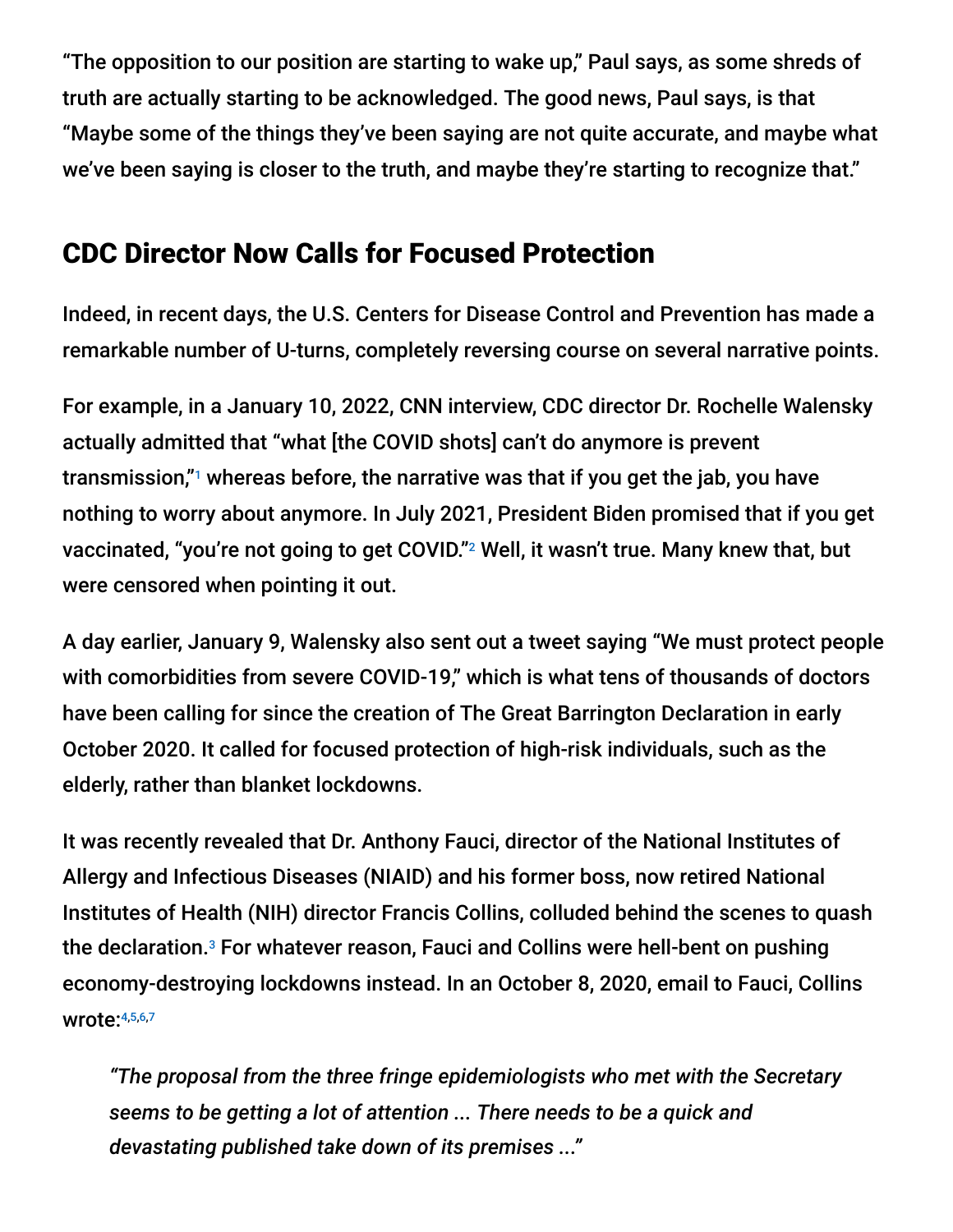"Don't worry, I got this," Fauci replied. Later, Fauci sent Collins links to newly published articles refuting the focused protection solution, including an op-ed in Wired magazine, and an article in The Nation, titled "Focused Protection, Herd Immunity and Other Deadly Delusions."

# CDC Follows Political Strategy, Not Science

Now, all of a sudden, Walensky is onboard with the "deadly delusion" of focused protection. Her about-face would be confusing were it not for the fact that COVID countermeasures were never about protecting the public from a virus. From the start, the pandemic had political goals, and it still does.

The pressure is now on to prove the Biden administration has made some sort of progress with the pandemic. Biden made a lot of promises, none of which have come to fruition, so now the political establishment is scrounging to come up with some plan that can make them look as though they're getting somewhere.

The problem is that cases are now exploding, when a successful vaccine campaign should have brought the situation under control. So, they now need a way to minimize the number of cases, whereas before, they used every trick in the book to overcount them, $^8$  in order to scare people into complying with COVID restrictions and getting the jab.

# New Testing Guidance Aims to Lower Case Rates

One simple way to cut down cases is to limit testing, and that's another U-turn we're now seeing. The CDC is now saying you should not retest once you've recovered from COVID. If you test positive, just quarantine for five days and don't retest to confirm that you're negative, as the PCR can provide false positives for up to 12 weeks after the infection has been resolved.

Well, we've known this for nearly two years already. From the start, experts warned that the PCR cannot be used to diagnose an active infection, as it can pick up RNA from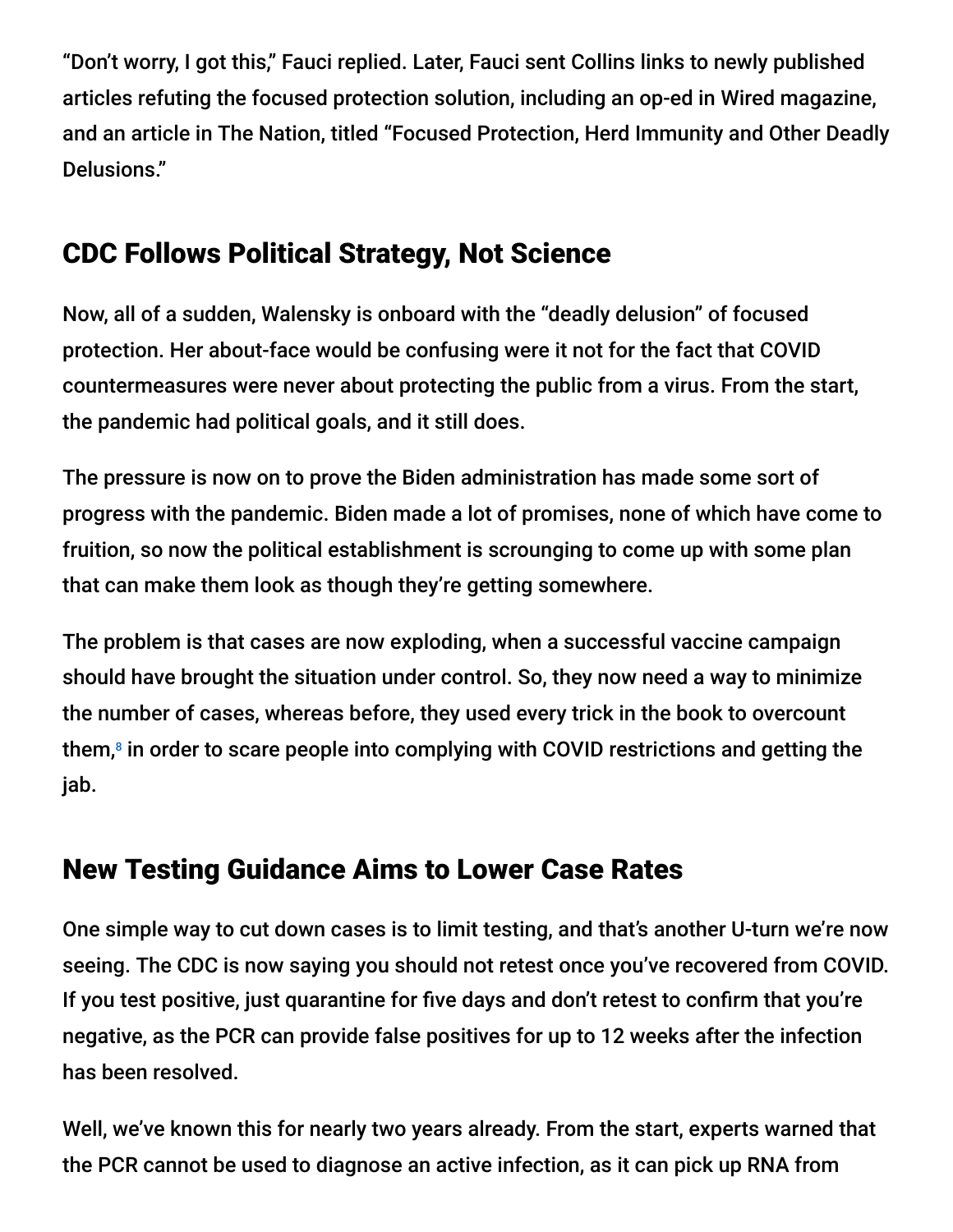dead, noninfectious viral debris.

Health authorities are now spinning the tale that these revisions in guidance are because we have two years' worth of data, and they're just following the science. But that's pure baloney, seeing how the data never supported their COVID restrictions in the first place.

The CDC's decision to revise quarantine guidelines down from 10 days to just five days also appears politically motivated. Polls show the economy is a primary concern of voting Americans right now, so they need to strike a balance between the desired demolition of the economy and keeping people at work  $-$  at least until the 2022 elections are over.

**<sup>66</sup>** There seems to be a LOT of sudden momentum<br>surging in the direction of ending the pandemic If **surging in the direction of ending the pandemic. If I'm right, we're going to see even more of this, and pretty quickly, since Biden has to wrap it up in time to declare victory on March 1. ~ Jeff Childers"**

In short, I suspect most if not all of the recent changes in COVID guidance is to build a narrative that the Biden administration has successfully brought the pandemic under control and reestablished a working economy. The change in narrative is based on political strategy, not science.

# CDC Highlights Role of Comorbidities in Vaxxed COVID Deaths

As noted by Paul in the Liberty Report above, Walensky recently stated that 75% of COVID deaths had four or more comorbidities, "So, really, these are people who were unwell to begin with." The admission went viral and was cited as proof that COVID is a lethal risk for none but the sickest among us.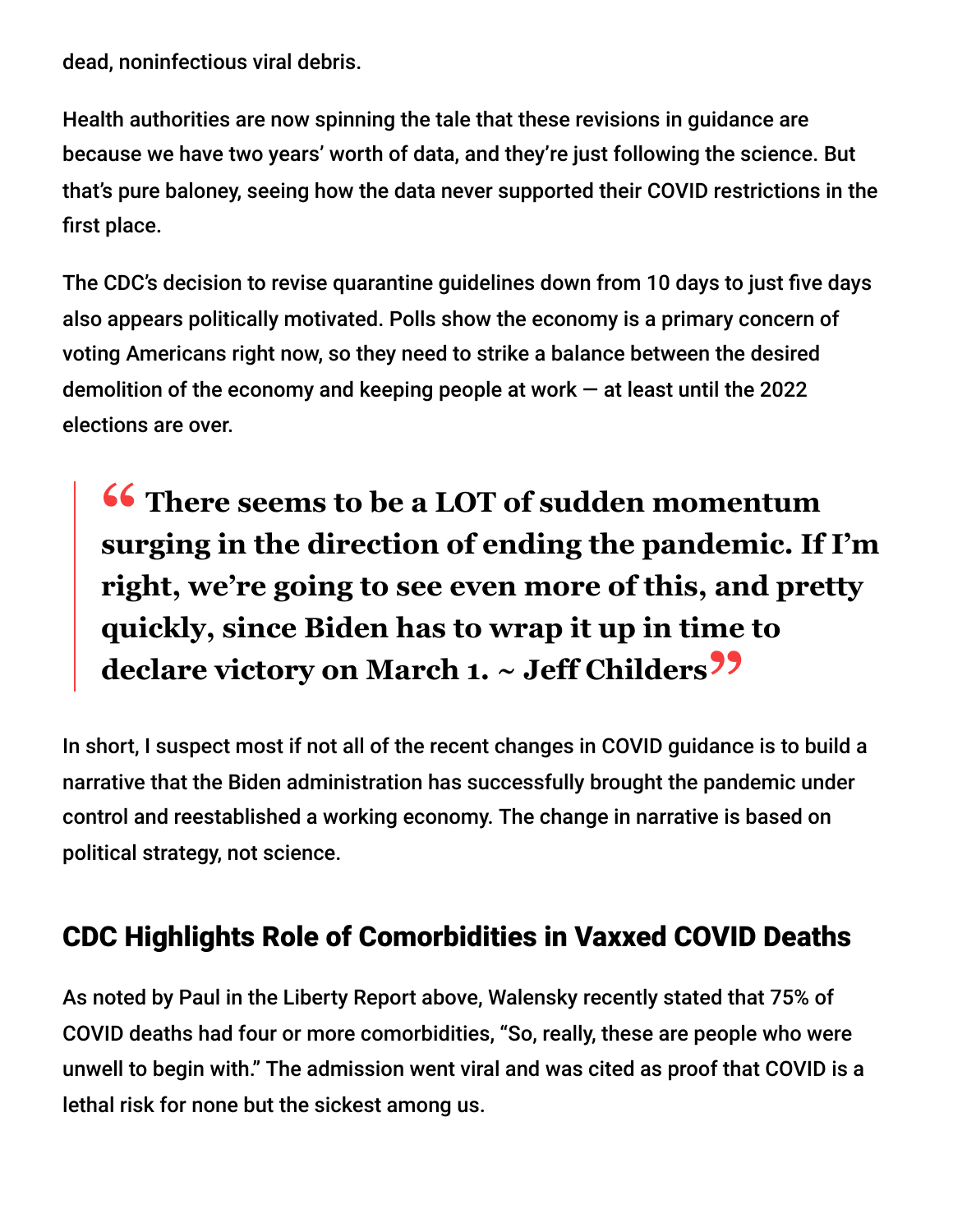The CDC quickly stepped in, clarifying that she meant "75% of COVID deaths among those who have received the COVID jab," not COVID deaths overall.<sup>9</sup> You can see the unedited segment above, where that context is made clear. Still, we know that COVID poses very little risk for healthy unvaccinated people as well, and that comorbidities are a primary risk factor regardless of your COVID jab status.

# COVID Death Risk Has Always Been Low — Vaxxed or Not

For example, a 2020 study<sup>10</sup> found 88% of hospitalized COVID patients in New York City had two or more comorbidities, 6.3% had one underlying health condition and 6.1% had none.

In late August 2020, the CDC published data showing only 6% of the total death count had COVID-19 listed as the sole cause of death. The remaining 94% had had an average of 2.6 comorbidities or preexisting health conditions that contributed to their deaths. 11 So, yes, COVID is a lethal risk only for the sickest among us, just as Walensky said, but that's true whether you're "vaccinated" or not.

As for the study12 Walensky discussed in that "Good Morning America" segment, it found that of the 1.2 million COVID jabbed subjects, only 0.0033% died of COVID between December 2020 and October 2021. (And of those, 77.8% had four or more comorbidities.) This study, Walensky claims as evidence that the COVID shot works wonders to reduce the risk of death.

But does it really? Recall studies<sup>13</sup> showing the noninstitutionalized infection fatality rate is on average just 0.26% to begin with, and people under the age of 40 have only a 0.01% risk of dying from COVID. 14

When we're talking about a fraction of a percentage point risk, we're talking about a risk that is close to statistical zero. So, does lowering your risk of death from 0.01% to 0.003% really translate into something worthwhile? And, more importantly, is that reduction worth the risks involved with taking the jab?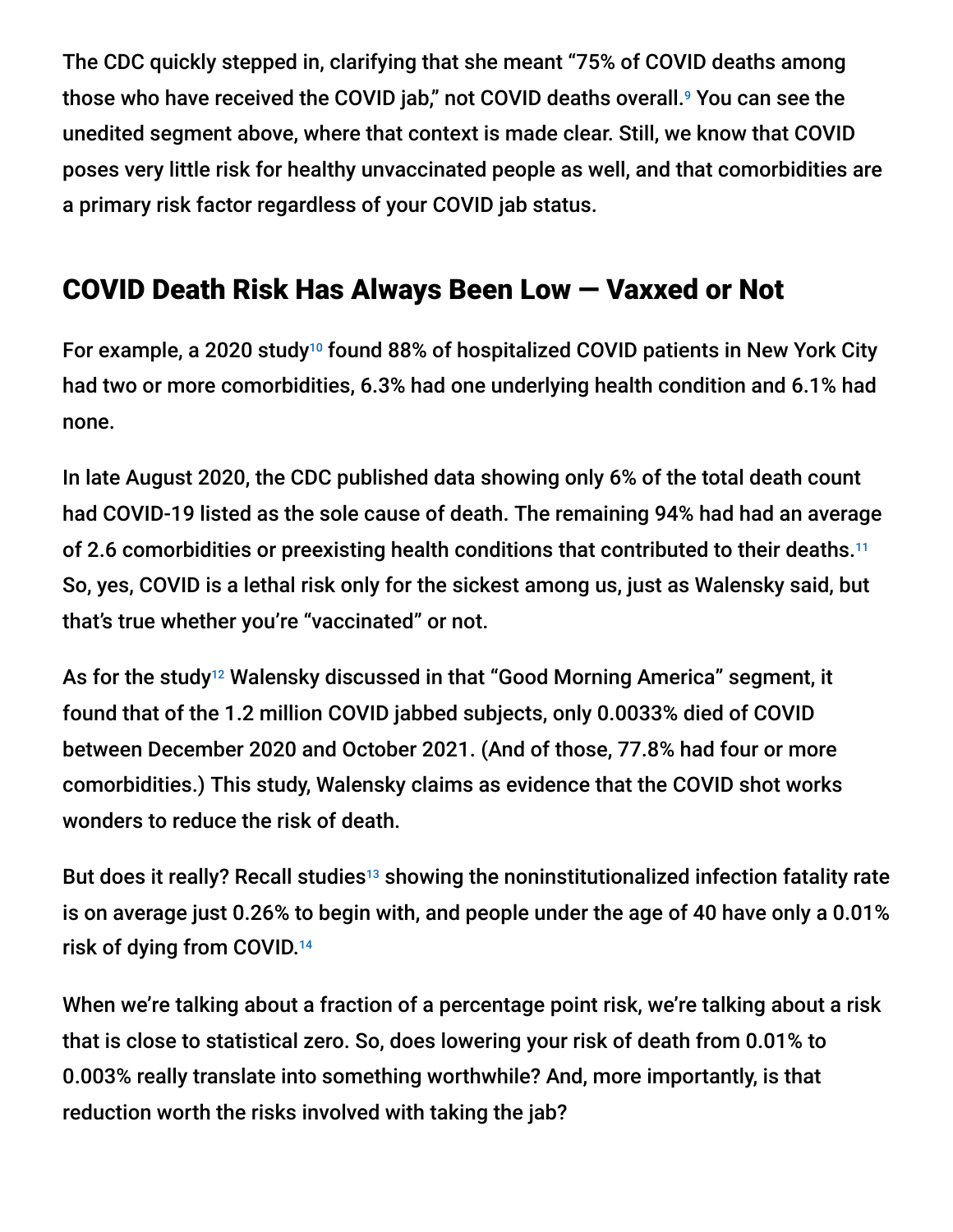Clearly, it's not a risk-free decision. OneAmerica, a national mutual life insurance company, recently warned that all-cause deaths among working age Americans (18 to 64) are up 40% over prepandemic norms, $15$  and they cannot be attributed to COVID.

So, what's causing these deaths? What potentially deadly thing did tens of millions of Americans do in 2021 that they've never done before? I'll let you ponder whether Walensky's claim that the COVID jab is saving lives is an accurate one.

# CDC Admits Large Portion of 'COVID Patients' Aren't

In another recent media appearance, Walensky stated that: 16

*"In some hospitals that we've talked to, up to 40% of the patients who are coming in with COVID-19 are coming in not because they're sick with COVID, but because they're coming in with something else and have had ... COVID or the Omicron variant detected."*

This, again, is something that we've been highlighting since the start of the pandemic. Most so-called "COVID patients" simply weren't, and still aren't. They're hospitalized for something else entirely, and just happen to get a positive test result upon admission  $$ which very possibly is a false positive. Either way, voila, they're a COVID patient, even though they're hospitalized for a broken leg or a heart attack.

As noted by Delta News TV, "Comments like these have cast doubt on the severity of the current COVID surge even as the Supreme Court considers legal challenges to Biden's sweeping private sector mandates on that very issue." 17

# Is the Political Pandemic in Its Final Death Throes?

In a January 10, 2022, blog post,<sup>18</sup> Jeff Childers, an attorney, and the president and founder of Childers Law firm, presents a hypothesis for why we might be looking at the end of the pandemic, as the Biden administration has "no reasonable alternative but to wrap this whole thing up in the next 60 days or so."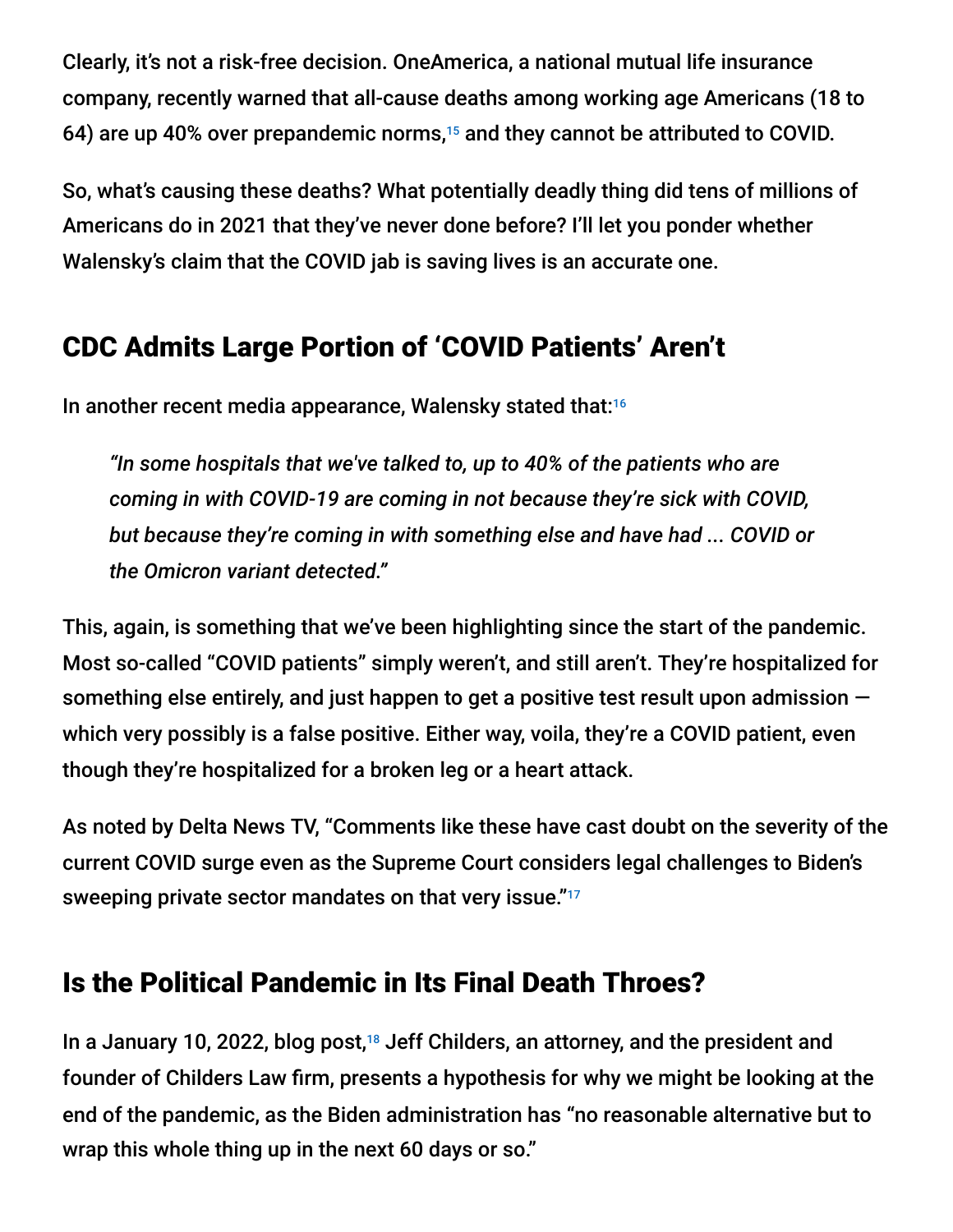*"There's an interesting political dynamic shaping up, a kind of political vice grip that might just be driving federal COVID policy toward authenticity and an end to the pandemic ... a lot of reality has been breaking through lately,"* Childers writes. 19

He points out how a federal judge recently ordered the U.S. Food and Drug Administration to release all the Pfizer COVID jab data that the agency wanted 75 years to release. The bulk of that data is now due March 1, 2022, the day of Biden's State of the Union address. Childers suspects the Pfizer documents will contain plenty of counternarrative fodder and politically embarrassing details.

# Why We're Seeing a U-Turn in the Narrative Now

Biden needs some good news by his State of the Union address, as it'll be his last chance to "help move the needle back toward blue," and the way he can do that is by declaring the pandemic over. He can then claim to be the great liberator who ended the pandemic measures for good.

*"If they handle this right, they can give their voting base and sycophantic media agents all the necessary talking points to boost Dem prospects for the midterm elections,"* Childers writes. 20

But to pull off that U-turn with any semblance of credibility, they have to start cutting the case rate now, and that's precisely what we're seeing. For example, the CDC recently changed its guidelines so you don't need to retest after you've recovered from COVID, so no more false positives from recovered people.

Florida's official policy is now to only test high-risk individuals and those who are symptomatic. Childers points out that the left-leaning Sun Sentinel even ran an article highlighting the fact that despite surging case rates, Florida has the lowest COVID death rate in the nation, second only to the sparsely populated Alaska. "What incredibly powerful force could make the Sun Sentinel downplay the pandemic like this?" he asks.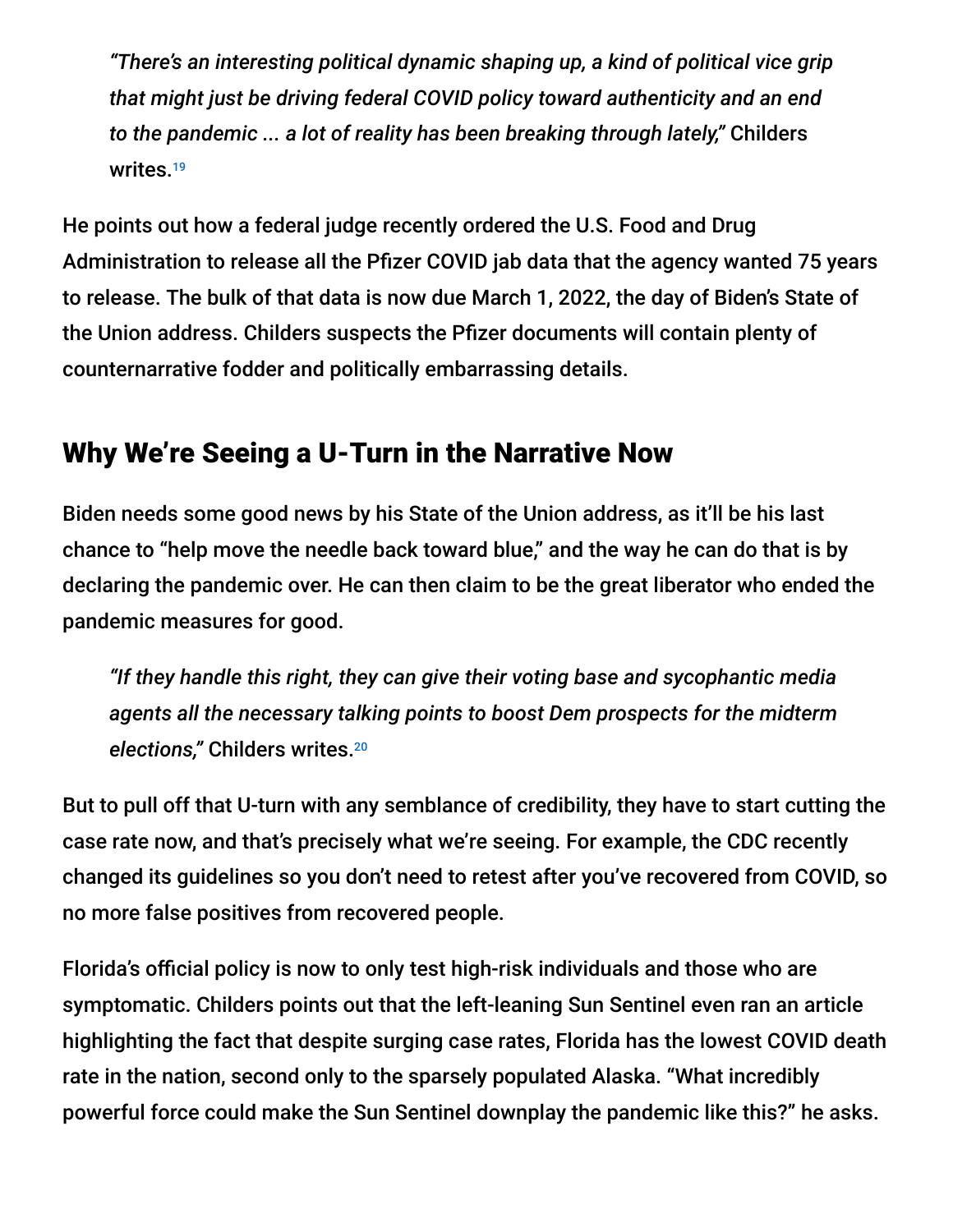### Will We Finally Get a More Accurate Death Count?

The CDC also appears poised to change the definition of COVID death to what it should have been all along. Childers notes:

*"Fox News ... Bret Baier ... asked [Walensky] 'how many of the 836,000 deaths in the U.S. linked to COVID are FROM COVID or how many are WITH COVID?'*

*Director Walensky said ... 'those data will be forthcoming.' Until about 10 minutes ago, the CDC said it didn't HAVE any way to track that kind of information ... But now, apparently, CDC plans to release information about deaths from and with. What do you want to bet they'll be REDUCING total COVID deaths shortly? By a lot."*

They're also starting to accurately count only those who are actually sick with COVID rather than including people hospitalized for other reasons who just happen to test positive.

*"Yesterday, New York Governor Hochul announced that almost HALF of patients are hospitalized for 'non-COVID reasons,' scattering the rotting corpse of the Narrative.*

*You might recall that just last week she ordered hospitals to start breaking down the reported figures and showing how many folks ACTUALLY are sick with COVID versus just testing positive in the hospital. We've been yelling about overcounting hospitalizations for two years now and they just noticed?"* 21

#### Same Narrative Switch Seen in Europe

The same sudden switch in narrative can be seen in Europe. Childers continues:<sup>22</sup>

*"Yesterday, the Guardian UK ran a story headlined, 'End mass jabs and live with COVID, says ex-head of vaccine taskforce.' It says Dr. Clive Dix — former chairman of the UK's vaccine taskforce — has called for a 'major rethink' of the*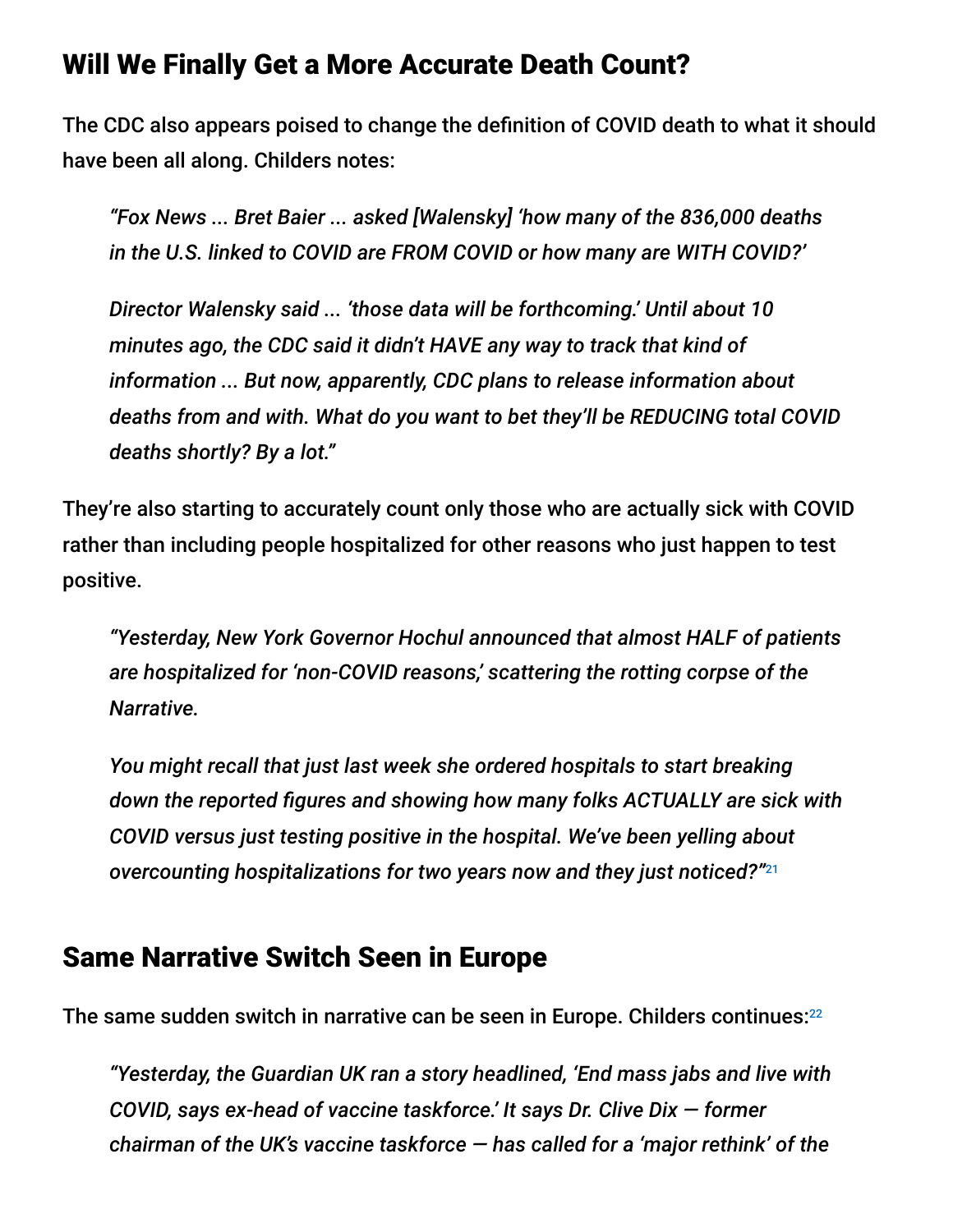*UK's COVID strategy, in effect reversing the approach of the past two years and returning to a 'new normality.'*

*Shocking the cores the oft-maligned authors of the Great Barrington Declaration, Dr. Dix — without getting cancelled — said this:*

*'We need to analyze whether we use the current booster campaign to ensure the vulnerable are protected, if this is seen to be necessary ... Mass populationbased vaccination in the UK should now end.' Ending mass vaccinations? Suddenly that idea is okay to discuss in the corporate media? Wow."*

In a January 3, 2022, interview with the Daily Telegraph, professor Andrew Pollard, head of the U.K.'s Committee on Vaccination and Immunization who helped create the Oxford-AstraZeneca shot, also made a previously verboten statement: "We can't vaccinate the planet every four or six months," he said. "It's not sustainable or affordable."<sup>23</sup> And, like Dix, Pollard was not canceled, censored or deplatformed.

January 11, 2022, Bloomberg also reported that "European Union regulators warned that frequent COVID-19 booster shots could adversely affect the immune response and may not be feasible. Repeat booster doses every four months could eventually weaken the immune response and tire out people, according to the European Medicines Agency." 24

Marco Cavaleri, the EMA's head of vaccines strategy, said during a January 11, 2022, press briefing: 25

*"While use of additional boosters can be part of contingency plans, repeated vaccinations within short intervals would not represent a sustainable long-term strategy. [Boosters] can be done once, or maybe twice, but it's not something that we can think should be repeated constantly. We need to think about how we can transition from the current pandemic setting to a more endemic setting."*

That same day, the World Health Organization's Technical Advisory Group on COVID-19 Vaccine Composition (TAG-CO-VAC) also issued a statement $^{26}$  saying that "a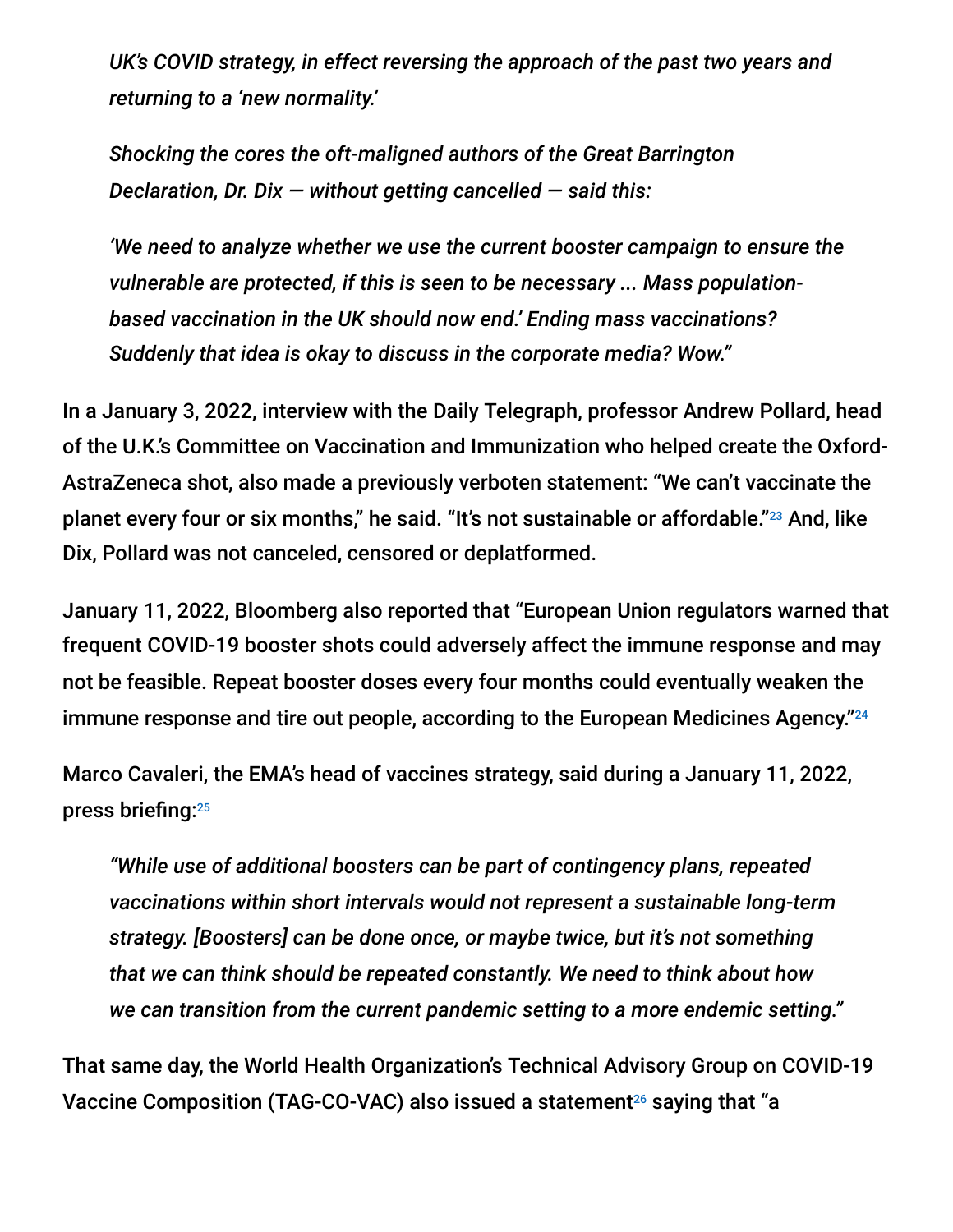vaccination strategy based on repeated booster doses of the original vaccine composition is unlikely to be appropriate or sustainable."

They also stated that COVID vaccines that actually prevent infection and transmission need to be developed. The timing of all these statements is nothing if not remarkable. It shows just how coordinated this plandemic narrative is, all around the world.

# Justice Sotomayor Called Out

Perhaps the best example that the narrative is undergoing a radical overhaul, Childers says, is Supreme Court Justice Sonia Sotomayor being fact checked and called out as a liar by The Washington Post:

*"You'll recall that Sotomayor confidently told the lawyers during oral argument Friday that '100,000' children were in critical care and on ventilators with Omicron. The lawyers didn't challenge her even though there aren't that many total ICU beds in the whole country.*

*But on Saturday — the next day! — the Washington Post ran an article headlined, 'Sotomayor's false claim that 'over 100,000' children are in 'serious condition' with COVID.' FALSE CLAIM?? What?? Here's how the fact-checking article ended:*

*'It's important for Supreme Court justices to make rulings based on correct data … But Sotomayor during an oral argument offered a figure — 100,000 children in 'serious condition … many on ventilators' — that is absurdly high. She earns Four Pinocchios.' It might be unprecedented for a major liberal newspaper to call out a liberal Justice. What could be going on? ...*

*There seems to be a LOT of sudden momentum surging in the direction of ending the pandemic. If I'm right, we're going to see even more of this, and pretty quickly, since Biden has to wrap it up in time to declare victory on March 1. Which would explain why they pushed the SOTU back a month. They need the time to get the pandemic wrapped up." 27*